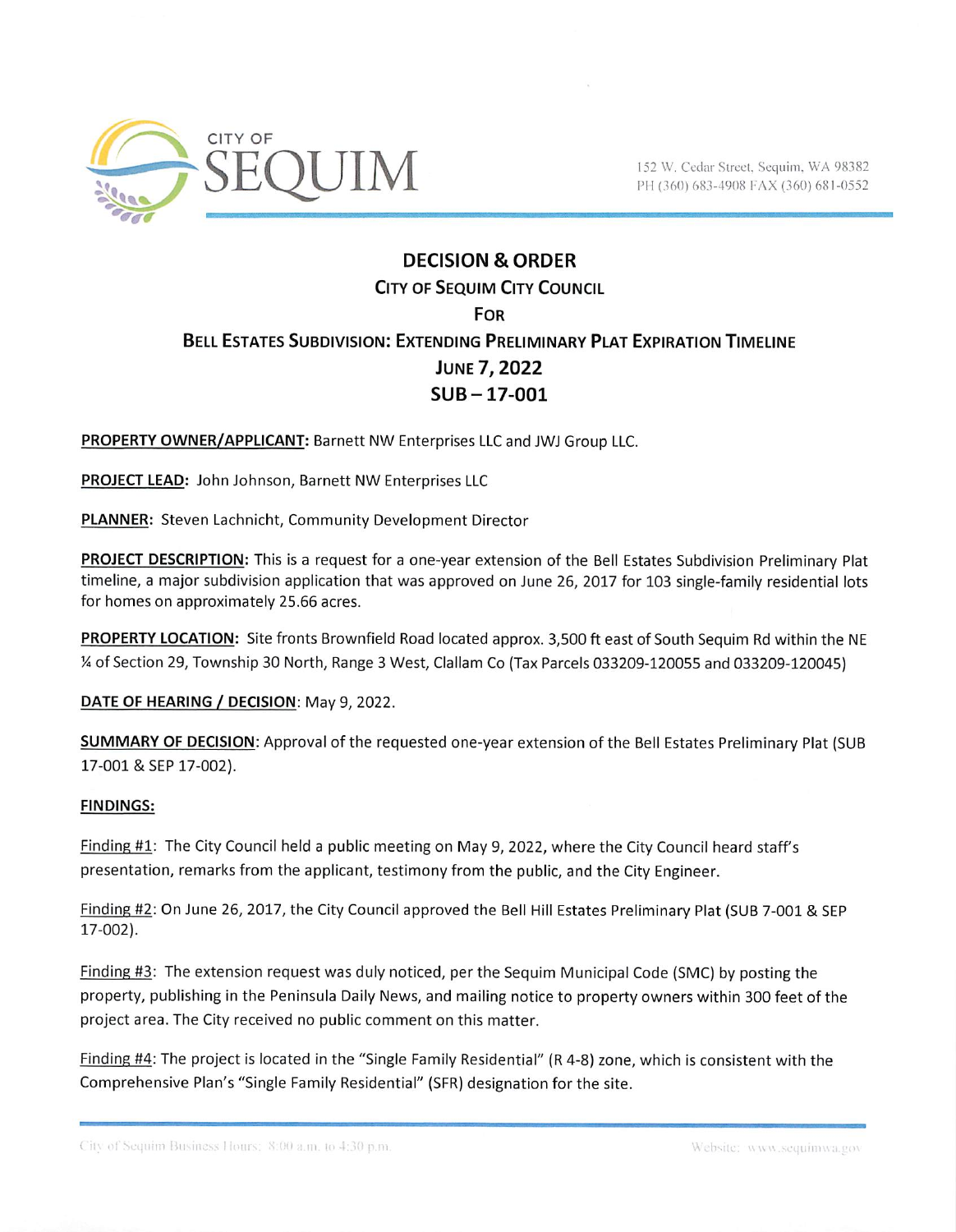Finding #5: The project is consistent with the City of Sequim Comprehensive Plan policies.

Finding #6: The project, as designed, was found to meet the City's Zoning, Land Use, Density and Development Standards at the time of the original approval.

Finding #7: According to Sequim Municipal Code (SMC) 17.20.080.A: The preliminary plat approval shall expire after five years unless a proposed final plat, in proper form, and meeting all final plat requirements, is submitted to the city department of community development; provided, however, that an extension of time, not to exceed one year, may be granted by the city council upon the recommendation of the director of the department of community development. Only two such extensions shall be granted. However, any extension of time may require additional review and shall require application of all applicable land use regulations including zoning adopted subsequent to the vesting date of the application as additional conditions of approval.

Finding #8: At the hearing, the applicant was informed of the requirement to comply with all applicable land use regulations including zoning adopted subsequent to the vesting date of the application as additional conditions of approval.

Finding #9: The City adopted Ordinance 2021-003 on January 11, 2021. The ordinance established street engineering standards that are now applicable to the project.

Finding #10: The project was subject to review under the State Environmental Policy Act (SEPA) and was issued a Mitigated Determination of Non-significance (MDNS) on April 20, 2017.

Finding #11: After the hearing the City Council moved to approve the plat extension conditioned upon compliance with City zoning and development regulations adopted as of May 9, 2022.

## CONCLUSIONS:

- Conclusion #1: This is a request for a one-year extension of the Bell Estates Subdivision Preliminary Plat timeline meets the requirements of SMC, Chapter because:
	- o The approved preliminary plat as conditioned is compliant with all applicable development codes at the time of the extension request,
	- o There has been no material change of circumstances applicable to the property since project permit approval,
	- $\circ$  The property owner has provided good cause for the delay and demonstrated the likelihood that the project will be started within the additional year,
	- o The DCD director has not granted any previous time extensions for the project.
- Conclusion #2: The applicant will comply with applicable land use regulations in effect as of May 9, 2022, including the street engineering standards, with the submittal of the Final Plat.
- Conclusion #3: All conditions of approval contained within the original plat approval (SUB 17-001 & SEP 17-002), unless specifically modified in this decision, remain in full force and effect as though fully set forth here and is specifically incorporated by this reference.